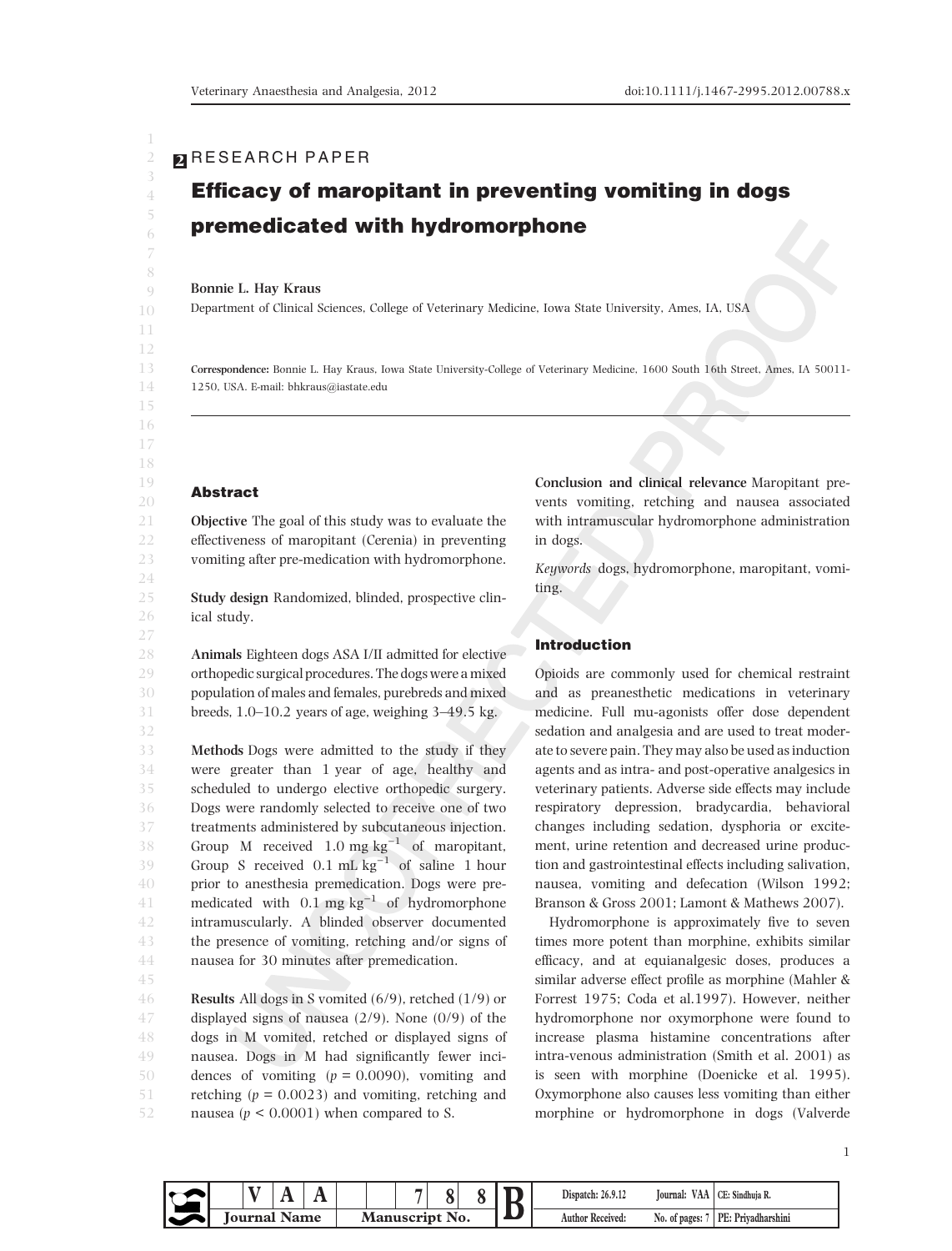et al. 2004) however, it is significantly more expensive (Pettifer & Dyson 2000). The ability to give hydromorphone intravenously (IV), without the risk of histamine release, and the decreased cost, contribute to its widespread use as an analgesic drug in veterinary medicine.

The incidence of vomiting in dogs given opioids as anesthetic pre-medications is 50–75% with morphine (Valverde et al. 2004; Wilson et al. 2007), 44–100% with hydromorphone (Valverde et al. 2004; KuKanich et al. 2008) and 33% with oxymorphone (Valverde et al. 2004). The incidence of vomiting is affected by the specific drug and its lipid solubility profile, the dose and route of administration and concomitant drug administration. Decreasing incidence of vomiting is observed with higher opioid doses, higher lipid solubility and prior administration of acepromazine (Blancquaert et al. 1986; Hersom & Mackenzie 1987; Gross 2001; Valverde et al. 2004; KuKanich et al. 2008).

Vomiting and regurgitation, especially when associated with anesthesia have been documented as risk factors for development of aspiration pneumonia (Fransson et al. 2001; Alwood et al. 2006; Tart et al. 2010). Additional risk factors for aspiration include underlying esophageal, laryngeal and neurological disease, prolonged anesthesia, cervical disc lesions and the use of hydromorphone as an intra-operative analgesic; all of which can be commonly encountered in clinical anesthesia practice (Fransson et al. 2001; Alwood et al. 2006; Kogan et al. 2008; Tart et al. 2010). In addition, vomiting may be particularly undesirable in certain cases such as penetrating eye wounds, intra-ocular surgery and patients with head trauma or a brain tumor where increasing intraocular or intracranial pressure caused by vomiting may lead to increased patient morbidity (Cunningham & Barry 1986; Yusufu 2002; Slettedal & Bragad 2005; Eberhart et al. 2007). 21 22 23 24 25 26 27 28 29 30 31 32 33 34 35 36 37 38 39

Maropitant (Cerenia, Pfizer, NY, USA) is a neurokinin-1 receptor (NK1) antagonist that has been approved to prevent and treat vomiting in dogs. It has been shown to be highly effective in preventing vomiting secondary to a broad spectrum of emetic stimuli including cisplatin, apomorphine, copper sulfate, motion sickness and a wide range of clinical causes of vomiting (Benchaoui et al. 2007; De La Puente-Rendondo et al. 2007a,b; Vail et al. 2007; Conder et al. 2008; Ramsey et al. 2008). The goal of this study was to evaluate the effectiveness of maropitant in preventing vomiting after pre-medication with hydromorphone. 40 41 42 43 44 45 46 47 48 49 50 51 52

#### Materials and methods

#### Study population

This study was approved by the Iowa State University Institutional Animal Care and Use Committee. Dogs presented to the Lloyd Veterinary Medical Center at Iowa State University College of Veterinary Medicine for elective orthopedic surgery were included in the study. The owners' gave consent for each animal to be included in the study. The study population included 18 dogs, classified as ASA status 1 or 2 based on complete physical examination and normal routine blood chemistry and complete blood count. There were 13 spayed females, 4 castrated males and one intact male, aged 1– 11.2 years and weighing 3.0–49.5 kg. Ten different breeds of dog were represented in the study including two mixed breed dogs, four Labrador Retrievers, four Golden Retrievers, and single representatives of Boxer, Mastiff, Pomeranian, Brussells Griffon, Newfoundland, Blue Heeler, German Shepherd, Miniature Pinscher.

#### Study protocol

On entry into the study, dogs were randomly assigned to receive one of two treatments prior to preanesthetic medication. Group M received 1.0 mg  $\text{kg}^{-1}$  (0.1 mL  $\text{kg}^{-1}$ ) of maropitant and Group S received saline  $0.1 \text{ mL kg}^{-1}$  subcutaneously 1 hour prior to anesthesia premedication. The dose of saline was selected to parallel the volume of maropitant needed to deliver a  $1.0 \text{ mg kg}^{-1}$  dose. All subcutaneous injections were administered in the loose skin on the midline between the scapulae to allow monitoring of subsequent injection reaction at the site. Dogs were premedicated with  $0.1$  mg  $\text{kg}^{-1}$  of hydromorphone intra-muscularly in the lumbar epaxial muscles. A trained observer blinded to treatment group documented the emetic events and the presence of signs of nausea for each dog for 30 minutes after premedication. Vomiting was defined by expulsion of stomach contents from the mouth. Retching was defined as forceful contraction of abdominal muscles without expulsion of stomach contents from the mouth. Signs interpreted as nausea included salivation, increased frequency of or exaggerated swallowing motions and licking of lips. Each discrete emetic event was recorded. All dogs were evaluated the following day for pain and swelling at the injection site.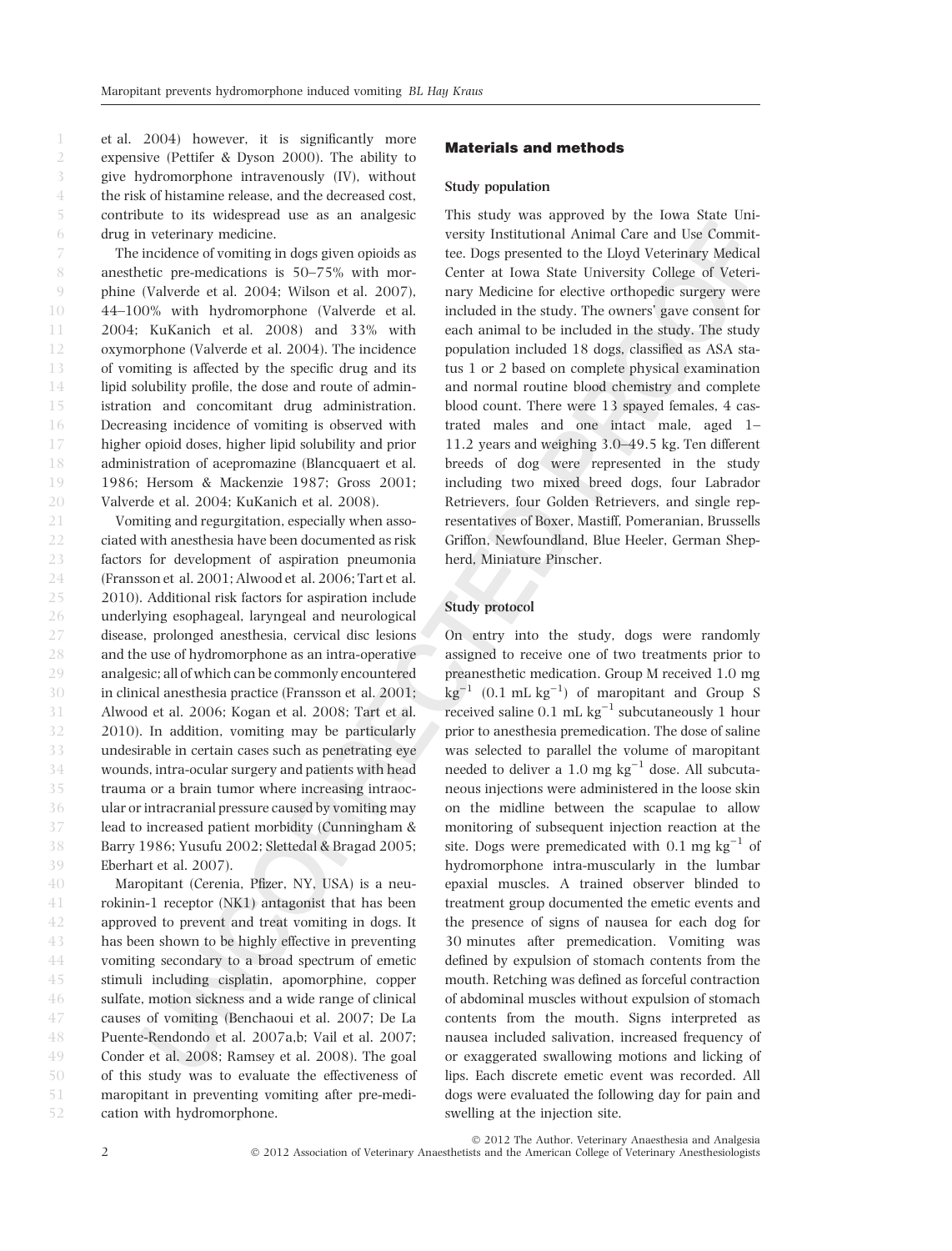#### Statistical analysis

The primary variable used in the analysis of efficacy was whether the dog experienced one or more vomiting episodes. A two-tailed Fisher exact test was performed between the treatment and control group. The Fisher exact test was repeated with the inclusion of retching and nausea in addition to vomiting. Statistical significance was assessed at  $p \le 0.05$ . A *t*-test was used to detect incidental differences that may have occurred between the groups for age and weight. A Fisher exact test was run for the incidence of vomiting in the saline group between males and females.

#### **Results**

# There was no significant difference in age or weight between dogs in Group M and S

Six of nine dogs (6/9, 66%) that received saline vomited at least once after hydromorphone (Table 1). Three dogs (3/9, 33%) vomited only once and three dogs (3/9, 33%) vomited more than once after hydromorphone. One dog (1/9, 11%) in the saline group retched but did not vomit. Two dogs (2/9, 22%) exhibited signs of nausea including profuse salivation and lip licking but did not vomit or retch. Therefore, all dogs in the saline group vomited, retched or displayed signs of nausea. There was no significant difference in the incidence of vomiting between males and females in the saline group.

None (0/9) of the dogs that received maropitant vomited, retched or displayed signs of nausea. Dogs receiving maropitant had significantly fewer incidences of vomiting  $(p = 0.0090)$ , vomiting and retching ( $p = 0.0023$ ) and vomiting, retching and nausea ( $p < 0.0001$ ) when compared to saline.

Table 1 Age, weight and sex distribution of dogs receiving maropitant (Group M) and saline (Group S)

|       |                 |                             | Sex  |               |
|-------|-----------------|-----------------------------|------|---------------|
| Group |                 | Age (years)*† Weight (kg)*‡ | Male | <b>Female</b> |
| M     | $5.98 \pm 2.75$ | $31.7 \pm 14.0$             | 2    |               |
| S     | $5.35 \pm 2.75$ | $27.0 \pm 16.5$             | 3    | 6             |

\*Values expressed as mean  $\pm$  SD;  $\uparrow p = 0.6317$ ;  $\downarrow p = 0.5249$ 

In Group M, one dog exhibited pain on injection of maropitant. On the day following surgery, there was no evidence of pain or swelling at the injection site in dogs receiving either saline or maropitant as evidenced by observation and palpation.

#### **Discussion**

Vomiting involves three stages: nausea, retching and vomiting (Andrews 1992; Twedt 2000). Nausea is a sensation that precedes vomiting and may or may not lead to vomiting. Signs of nausea in animals may include depression, salivation, licking of lips and increased swallowing. Next, there are retrograde contractions of the proximal small intestine and pylorus and relaxation of the fundus (Twedt 2000; Elwood et al. 2010). Retching is the second phase and consists of forceful contractions of the expiratory intercostal muscles, diaphragm and abdominal muscles with elevation of the larynx and closure of the glottis (Andrews et al. 1990; Elwood et al. 2010). Decreased tone in the cervical esophagus, pharyngeal and lower esophageal sphincter, production of negative intra-thoracic and positive intra-abdominal pressures and contraction of the pylorus and antrum of the stomach, are associated with the movement of gastric contents into the esophagus (Andrews & Hawthorne 1988; Twedt 2000; Elwood et al. 2010). Vomiting occurs when gastric contents are expelled from the mouth. Respiration is inhibited and the nasopharynx and glottis close as the vomit passes through the pharyngeal cavity to prevent aspiration (Twedt 2000; Elwood et al. 2010).

Central neurologic control of vomiting involves a complex set of activities. There are two anatomically and functionally separate units: the vomiting or emetic center which consists of the nucleus tractus solitarius (NTS) and the dorsal motor nucleus of the vagus which are located in the medulla oblongata (Elwood et al. 2010) and the chemoreceptor trigger zone (CTZ) which has been identified as the area postrema and is located on the dorsal surface of the medulla oblongata adjacent to the fourth ventricle (Elwood et al. 2010). The CTZ lies outside the blood brain barrier (BBB) and is responsive to circulating emetogens (Elwood et al. 2010). Emetogenic signals from the CTZ stimulate neurons of the nucleus tractus solitarius and from there the central pattern generator (CPG) of the vomiting reflex which triggers the motor response (Carpenter et al. 1988; Koga & Fukuda 1992). The vomiting center,

 $© 2012$  The Author. Veterinary Anaesthesia and Analgesia  $© 2012 Association of Vectorinary Anaesthetists and the American College of Vectorary Anesthesiologists$  3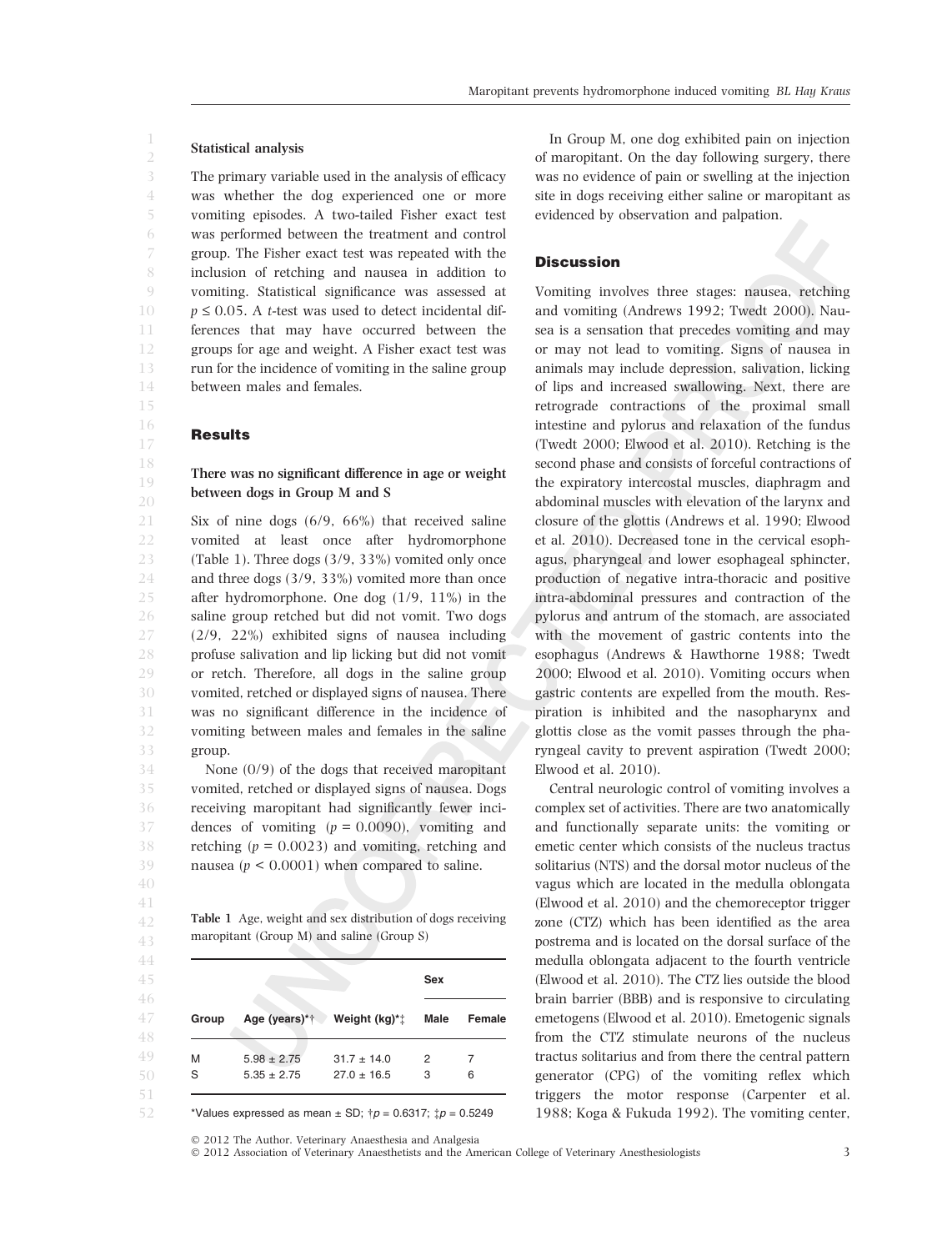which lies within the BBB, integrates efferent input from a number of sources including the cerebral cortex (psychogenic vomiting), vestibular input arising from the semi-circular canals (vomiting associated with motion sickness or vestibular disorders), vagal and sympathetic afferents from the gastrointestinal system and other abdominal organs and the CTZ (Carpenter et al. 1983; Tattersall et al. 1996). Convergence of information from the CTZ and higher centers in the nucleus tractus solitarius leads to stimulation of the central pattern generator (CPG) for vomiting, located in the reticular area, eliciting the motor act of vomiting (Koga & Fukuda 1992; Fukuda et al. 1999). 1 2 3 4 5 6 7 8  $Q$ 10 11 12 13 14

Substance P, a neuropeptide in the tachykinin family and a potent agonist at the  $NK<sub>1</sub>$  receptor, is found in high concentrations in areas of the brain stem involved in emesis including the nucleus tractus solitarius, the area postrema and the dorsal motor nucleus of the vagus (Ariumi et al. 2000; Hargreaves 2002) and is considered to be the key neurotransmitter involved in vomiting (Diemunsch & Grelot 2000). Injection of substance P into the brainstem of ferrets rapidly causes vomiting (Gardner et al. 1995). Vomiting induced by emetogens such as apomorphine, copper sulfate and cisplatin can be prevented in dogs by inhibiting NK1 receptors for substance P (Watson et al. 1995). Confirmation of the role of  $NK_1$  receptors in the final common pathway in vomiting in dogs came by selective antagonism of  $NK<sub>1</sub>$  receptors in decerebrate dogs exposed to abdominal vagal stimulation (Fukuda et al. 1999). The proposed site of antiemetic action of  $NK<sub>1</sub>$  receptor antagonists is located in the CPG or in the pathway connecting the nucleus tractus solitarius to the CPG (Fukuda et al. 1999; Andrews et al. 2001).  $NK<sub>1</sub>$  receptor antagonists, by acting at the center coordinating the vomiting response to various central (neural) and peripheral (humeral) stimuli, can provide broadspectrum inhibition of vomiting (Gardner et al. 1996; Fukuda et al. 1999). 15 16 17 18 19 20 21 22 23 24 25 26 27 28 29 30 31 32 33 34 35 36 37 38 39 40 41 42

Maropitant, a selective  $NK_1$  receptor antagonist has been shown to be effective for prevention of vomiting caused by stimulation of both central and peripheral pathways (De La Puente-Rendondo et al. 2007c, Sedlacek et al. 2008). Maropitant has been shown to significantly reduce vomiting relative to a saline negative control for both apomorphine (centrally acting emetogen) and syrup of ipecac (peripherally acting emetogen). When compared to metoclopramide, chlorpromazine and ondansetron, 43 44 45 46 47 48 49 50 51 52

it was the only antiemetic effective against both centrally (apomorphine) and peripherally (syrup of ipecac) acting emetogens (Sedlacek et al. 2008).

Hydromorphone has physicochemical properties very similar to those of morphine (Pettifer & Dyson 2000; Sarhill et al. 2001). Morphine can have both emetic and anti-emetic effects. The emetic effects are the result of stimulation of delta receptors outside the blood/brain barrier (CTZ) whereas the anti-emetic effects can be attributed to mu-and/or kappamediated mechanisms on the vomiting/emetic center (Blancquaert et al. 1986; Hersom & Mackenzie 1987). At low doses  $(0.3 \text{ mg kg}^{-1} \text{ IV})$ , morphine caused vomiting in 6/6 dogs whereas doses of 1 and 2 mg  $kg^{-1}$  resulted in 3/5 and 0/28 incidence of vomiting respectively (Blancquaert et al. 1986). The higher doses of morphine also prevented vomiting induced by apomorphine; 3/5 and 0/23 for doses of 1 and 2 mg  $kg^{-1}$  respectively. It is postulated that the lower dose of morphine reaches the CTZ but not the vomiting center, therefore resulting in emesis, whereas the higher dose can reach the VC and block the effects on the CTZ (Blancquaert et al. 1986). Highly lipid soluble opioids have an anti-emetic effect due to their effect on the VC. Fentanyl, at doses of 5 and 10  $\mu$ g kg<sup>-1</sup> IV did not cause vomiting in 6/6 and 12/12 dogs respectively, and 10  $\mu$ g  $\text{kg}^{-1}$  prevented the emetic effect of apomorphine and copper sulfate in 4/7 and 4/5 dogs respectively (Blancquaert et al. 1986). Methadone and sufentanil, also highly lipid soluble, did not cause vomiting in dogs (Blancquaert et al. 1986; Hersom & Mackenzie 1987).

The incidence of vomiting in the saline group was 6/9 (66%). This is slightly higher than previously reported by Valverde et al. (2004) who found an incidence of 7/16 (44%) in a group of dogs receiving hydromorphone  $(0.1 \text{ mg } \text{kg}^{-1})$  intra-muscularly 15 minutes prior to administration of acepromazine. This discrepancy may be due to the relatively low numbers of dogs in each study or differences in administration site. All dogs in the present study were injected in the lumbar epaxial muscles. Absorption of drugs given in non-postural muscles is slower than in postural muscles (Self et al. 2009). Slower absorption may have an effect similar to lower opioid doses on the CTZ, leading to a more pronounced emetic effect. The site of intra-muscular injection was not specified in the Valverde et al. (2004) study. The incidence of vomiting after intramuscular administration is higher than when hydromorphone is administered intravenously at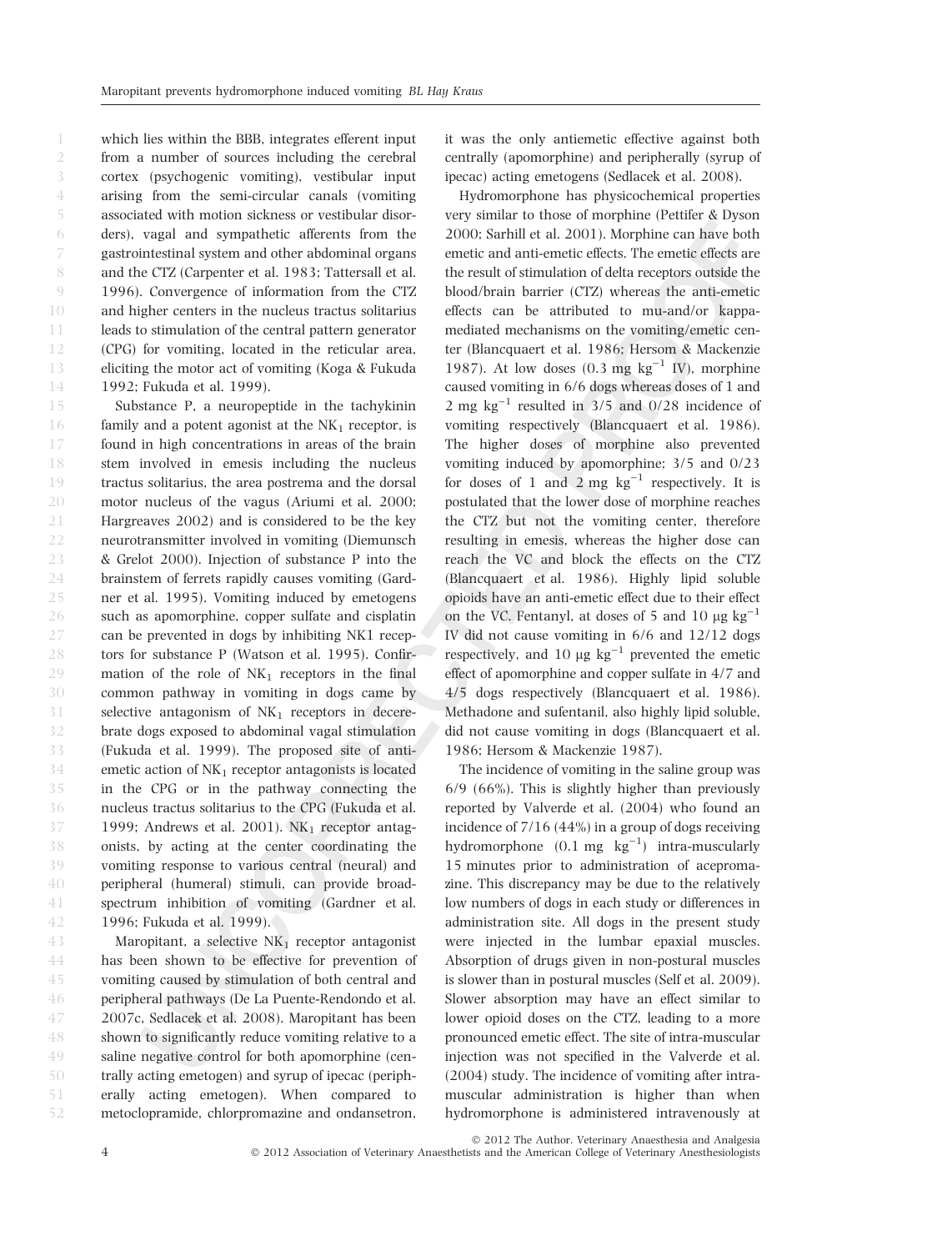doses of 0.1 mg kg<sup>-1</sup> (3/9, 33%) 0.5 mg kg<sup>-1</sup> (0/7, 0%) but lower than when administration is by subcutaneous injection at doses of 0.1 mg  $\text{kg}^{-1}$  (6/ 8, 75%) and  $0.5 \text{ mg kg}^{-1}$  (8/8, 100%) (KuKanich et al. 2008). 1 2 3 4 5

When additional prodromal signs of vomiting such as retching and nausea were included, a 100% incidence was observed in the saline group. In Valverde et al.'s (2004) study, inclusion of retching and salivation increased the incidence of signs of vomiting to 28/40 (70%) dogs. However, it was not indicated whether these dogs received oxymorphone, morphine or hydromorphone. However, it is clear that the incidence of prodromal signs is higher than overt vomiting.

Acepromazine, when administered at a dose of  $0.05$  mg kg<sup>-1</sup> IM 15 minutes prior to hydromorphone, decreased the incidence of vomiting from 7/ 16 (44%) to 5/21 (24%), which is thought to be due to blockade of dopamine receptors in the chemoreceptor trigger zone (Valverde et al. 2004). Maropitant decreased the incidence of vomiting after hydromorphone to 0/9, making it a more effective, reliable anti-emetic. 16 17 18 19 20 21 22 23 24

In human anesthetic patients, satisfaction with their anesthesia experience is closely tied to the ability to avoid peri-operative nausea and vomiting. This issue ranks ahead of pain, death and myocardial infarction as a patient concern. In a recent interview study of 12,276 patients, 3652 (30%) reported at least one perioperative complaint, of these 1705 (46%) were related to perioperative nausea and vomiting (Lehmann et al. 2010). Avoiding the discomfort associated with peri-operative nausea and vomiting may also be a consideration for veterinary patients. 25 26 27 28 29 30 31 32 33 34 35 36

Maropitant was completely effective in preventing vomiting, retching and nausea associated with administration of the opioid analgesic hydromorphone in this study. The standard dosage recommendations for treatment or prevention of vomiting are 1.0 mg  $\text{kg}^{-1}$  by SC injection or 2.0 mg  $\text{kg}^{-1}$  as oral tablets (De La Puente-Rendondo et al. 2007b). The pharmacokinetic data demonstrate that in dogs, these two maropitant doses provide similar peak plasma concentrations  $(92 \text{ ng } \text{mL}^{-1})$  for  $1 \text{ mg kg}^{-1}$  SC,  $81 \text{ ng mL}^{-1}$  for  $2 \text{ mg kg}^{-1}$  PO) (De La Puente-Rendondo et al. 2007b). However, the time taken to achieve maximum plasma concentration is shorter following SC administration  $(0.75$  hours for 1 mg  $\text{kg}^{-1}$  SC and 1.9 hours for  $2 \text{ mg kg}^{-1}$  PO), thus making it the preferred route 37 38 39 40 41 42 43 44 45 46 47 48 49 50 51 52

of administration in a clinic setting (De La Puente-Rendondo et al. 2007b). Oral dosing of 2 mg  $kg^{-1}$ at least 2 hours prior to administration of hydromorphone may provide a more appropriate route for owners administering the product at home for the prevention of emesis prior to a planned elective surgery where use of hydromorphone or other opioid drugs that are known to elicit vomiting will be administered.

The randomized clinical study reported here demonstrated that maropitant was effective in the prevention of vomiting after administration of hydromorphone  $0.1 \text{ mg } \text{ kg}^{-1}$  intra-muscularly when given 1 hour prior to anesthetic premedication. Avoidance of peri-operative nausea and vomiting may decrease patient discomfort, risk of perioperative aspiration pneumonia and morbidity associated with increased intra-ocular or intracranial pressures.

## Acknowledgements

The author wishes to thank Amanda Jirak Ayers for technical assistance with this project. Maropitant was provided by Pfizer Animal Health, New York, NY.

#### **References**

- Alwood AJ, Brainard BM, LaFond E et al. (2006) Postoperative pulmonary complications in dogs undergoing laparotomy: frequency, characterization and diseaserelated risk factors. J Vet Emerg Crit Care 16, 176–183.
- Andrews PL (1992) Physiology and nausea and vomiting. Br J Anaesth 69(7 Suppl), 2S–19S.
- Andrews PLR, Hawthorne J (1988) The neurophysiology of vomiting. Baillieres Clin Gastroenterol 2, 141–168.
- Andrews PLR, Bhandari P, Garland S et al. (1990) Does retching have a function: an experimental study in the ferret. Pharmacodyn Ther 9, 135–152.
- Andrews PLR, Kovacs M, Watson JW (2001) The antiemetic action of the neurokinin-1 receptor antagonist CP-99,994 does not require the presence of the area postrema in the dog. Neurosci Lett 314, 102–104.
- Ariumi H, Saito R, Nago S et al. (2000) The role of tachykinin  $NK<sub>1</sub>$  receptors in the area postrema of ferrets in emesis. Neurosci Lett 286, 123–126.
- Benchaoui HA, Cox SR, Schneider RP et al. (2007) The pharmacokinetics of maropitant, a novel neurokinin type-1 receptor antagonist, in dogs. J Vet Pharmacol Ther 30, 336–344.
- Blancquaert JP, Lefebvre RA, Willems JL (1986) Emetic and antiemetic effects of opioids in the dog. Eur J Pharmacol 128, 143–150.

 $\odot$  2012 Association of Veterinary Anaesthetists and the American College of Veterinary Anesthesiologists 5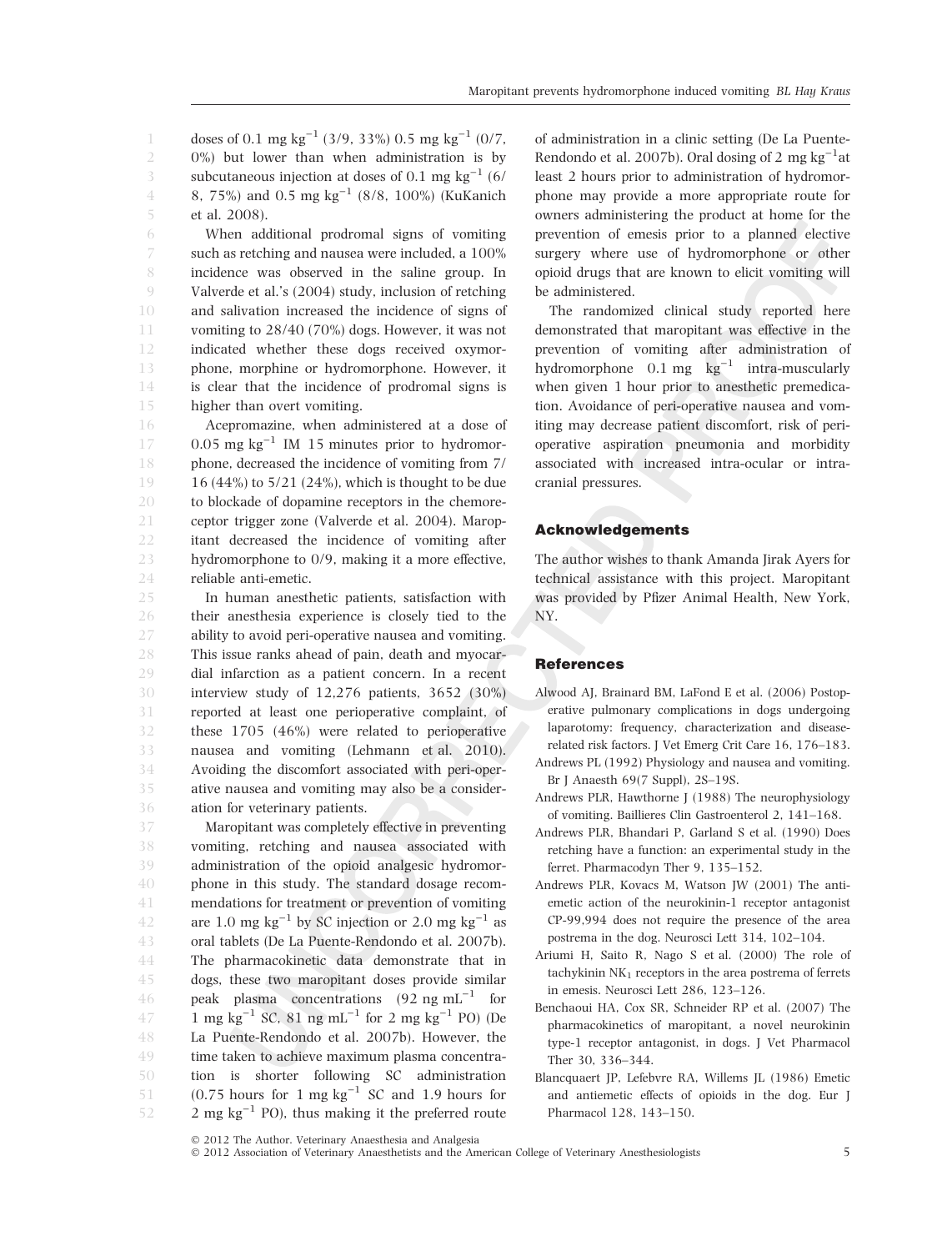Branson KR, Gross ME (2001) Opioid Agonists and Antagonists. In: Veterinary Pharmacology and Therapeutics (8th edn) Adams HR (ed). Iowa State University Press, Ames, IA, USA. pp. 268–281.

- Carpenter DO, Briggs DB, Strominger N (1983) Responses of neurons of canine area postrema to neurotransmitters and peptides. Cell Mol Neurobiol 3, 113–126.
- Carpenter DO, Briggs DB, Knox AP et al. (1988) Excitation of area postrema neurons by transmitters, peptides and cyclic nucleotides. J Neurophysiol 59, 358–369.
- Coda BA, Tanaka A, Jacobson RC et al. (1997) Hydromorphone analgesia after intravenous bolus administration. Pain 71, 41–48.
- Conder GA, Sedlacek HS, Boucher JF et al. (2008) Efficacy and safety of maropitant, a selective neurokinin1 receptor antagonist, in two randomized clinical trials for prevention of vomiting due to motion sickness in dogs. J Vet Pharmacol Ther 31, 528–532.
- Cunningham AJ, Barry P (1986) Intraocular pressurephysiology and implications for anaesthetic management. Can Anaesth Soc J 33, 195-208.
- De La Puente-Rendondo VA, Siedek EM, Benchaoui HA et al. (2007a) The anti-emetic efficacy of maropitant (Cerenia<sup>TM</sup>) in the treatment of ongoing emesis caused by a wide range of underlying clinical aetiologies in canine patients in Europe. J Small Animal Pract 48, 93–98.
- De La Puente-Rendondo VA, Tilt N, Rowan TG et al. (2007b) Efficacy of maropitant for treatment and prevention of emesis caused by intravenous infusion of cisplatin in dogs. Am J Vet Res 68, 48–56.
- De La Puente-Rendondo VA, Tingley FA III, Schneider RP et al. (2007c) The neurokinin-1 antagonist activity maropititant, an anti-emetic drug for dogs, in a gerbil model. J Vet Pharmacol Ther 30, 281–287.
- Diemunsch P, Grelot L (2000) Potential of substance P antagonists as antiemetics. Drugs 60, 533–546.
- Doenicke A, Moss J, Lorenz W et al. (1995) Intravenous morphine and nalbuphine increase plasma histamine and catecholamine release without accompanying hemodynamic changes. Clin Pharmacol Ther 58, 81–89. Eberhart LHJ, Morin AM, Kranke P et al. (2007) ????????.
- 1 Best Pract Res Clin Anaesthesiol 21, 575–593.
	- Elwood C, Devauchelle P, Elliott V et al. (2010) Emesis in dogs: a review. J Small Anim Pract 51, 4–22.
- Fransson BA, Bagley RS, Gay JM et al. (2001) Pneumonia after intra-cranial surgery in dogs. Vet Surg 30, 433–439.
- Fukuda H, Koga T, Furukawa N et al. (1999) The tachykinin NK1 receptor antagonist GR205171 abolishes the retching activity of neurons comprising the central pattern generator for vomiting in dogs. Neurosci Res 33, 25–32.
- Gardner CJ, Twissell DJ, Dale TJ et al. (1995) The broadspectrum ante-emetic activity of the novel non-peptide tachykinin  $NK_1$  receptor antagonist GR203040. Br J Pharmacol 116, 3158–3163. 48 49 50 51 52
- Gardner CJ, Armour DR, Beattie DT et al. (1996) GR205171: a novel antagonist with high affinity for the tachykinin  $NK_1$  receptor, and potent broad-spectrum anti-emetic activity. Regul Pept 27, 45–53.
- Gross ME (2001) Tranquilizers, Alpha-adrenergic agonists, and related agents. In: Veterinary Pharmacology and Therapeutics (8th edn). Adams HR (ed). Iowa State University Press, Ames, USA, pp. 299–302, 307-310.
- Hargreaves R (2002) Imaging substance P receptors (NK-1) in the living human brain using positron emission tomography. J Clin Psychiatry 63(Suppl. 11), 18–24.
- Hersom AS, Mackenzie JE (1987) Opioid receptors involved in emesis in the dog. Br J Pharmacol 92, 648.
- Koga T, Fukuda H (1992) Neurons in the nucleus of the solitary tract mediating inputs from emetic vagal afferents and the area postrema to the pattern generator for the emetic act in dogs. Neurosci Res 14, 166–179.
- Kogan DA, Johnson LR et al. (2008) Etiology and clinical outcome in dogs with aspiration pneumonia: 88 cases (2004–2006). J Am Vet Med Assoc 233, 1748–1755.
- KuKanich B, Hogan BK, Krugner-Highby LA et al. (2008) Pharmacokinetics of hydromorphone in healthy dogs. Vet Anaesth Analg 35, 256–264.
- Lamont LA, Mathews KA (2007) Opioids, nonsteriodal anti-inflammatories and analgesic adjuvants. In: Lumb & Jones' veterinary anesthesia (4th edn). Tranquilli WJ, Thurmon JC, Grimm KA (eds). Blackwell Publishing, Oxford, UK. pp. 241–271.
- Lehmann M, Monte K, Barach P et al. (2010) Postoperative patient complaints: a prospective interview study of 12,276 patients. J Clin Anesth 22, 13–21.
- Mahler DL, Forrest WH Jr (1975) Relative analgesic potencies of morphine and hydromorphone in postoperative pain. Anesthesiology 42, 602–607.
- Pettifer G, Dyson D (2000) Hydromorphone: a cost-effective alternative to the use of oxymorphone. Can Vet J 41, 135–137.
- Ramsey DS, Kincaid K, Watkins JA et al. (2008) Safety and efficacy of injectable and oral maropitant, a selective neurokinin-1 receptor antagonist, in a randomized clinical trial for treatment of vomiting in dogs. J Vet Pharmacol Ther 31, 538–543.
- Sarhill N, Walsh D, Nelson KA (2001) Hydromorphone: pharmacology and clinical applications in cancer patients. Support Care Cancer 9, 84–96.
- Sedlacek HS, Ramsey DS, Boucher JF et al. (2008) Comparative efficacy of maroptiant and selected drugs in preventing emesis induced by centrally or peripherally acting emetogens in dogs. J Vet Pharmacol Ther 31, 533–537.
- Self IA, Hughes JML, Kenny DA et al. (2009) Effect of muscle injection site on preanaesthetic sedation in dogs. Vet Record 164, 323–326.
- Slettedal JK, Bragad R (2005) Total iris expulsion through a sutureless cataract incision due to vomiting. Acta Ophthalmol Scand 83, 111–112.